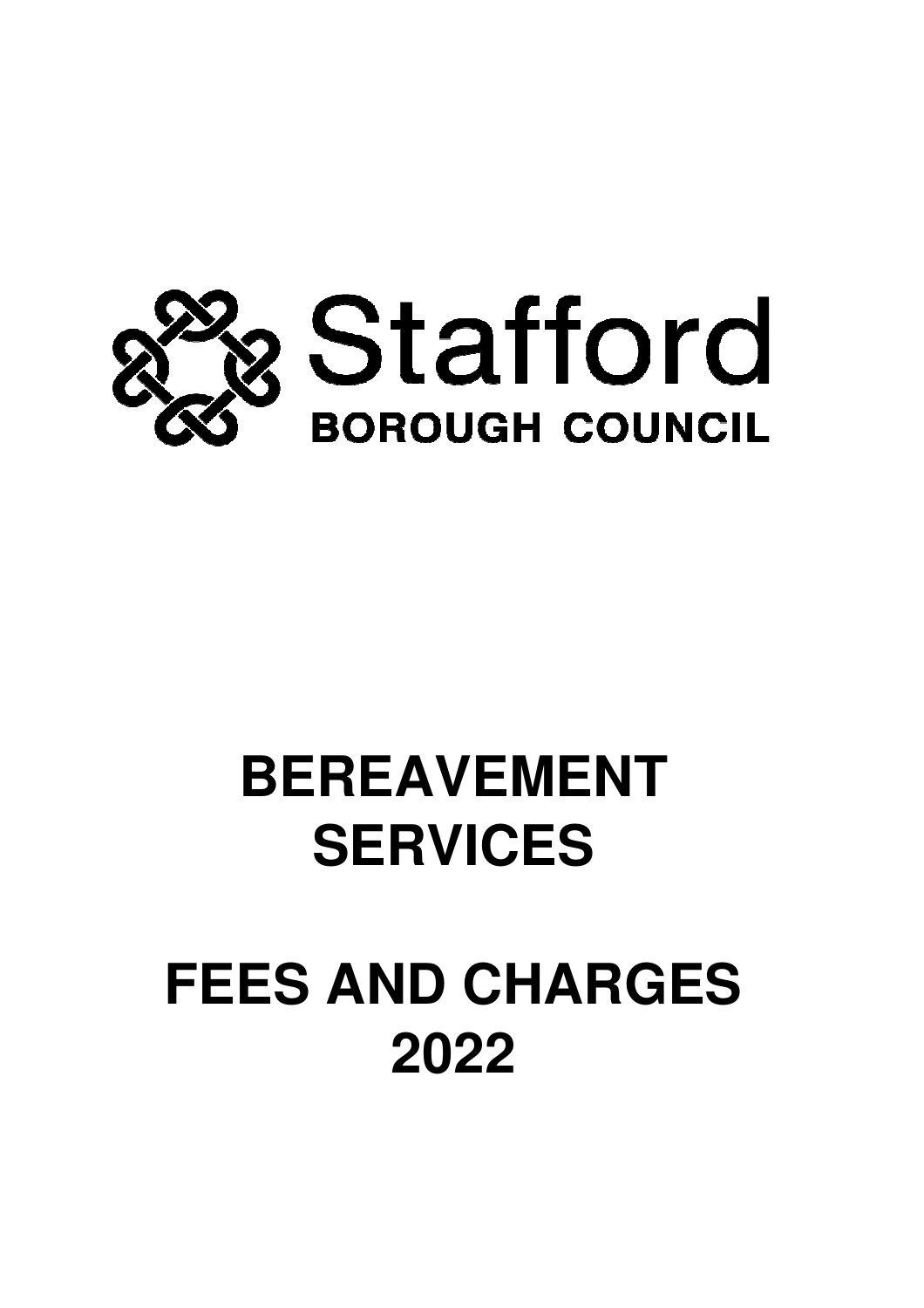# **Fees and Charges 2022**

|     | <b>BEREAVEMENT SERVICES</b>                   | $E - p$ | <b>VAT</b> | <b>Notes</b>                                                                                                             |
|-----|-----------------------------------------------|---------|------------|--------------------------------------------------------------------------------------------------------------------------|
|     | <b>STAFFORD CREMATORIUM</b>                   |         |            |                                                                                                                          |
|     | <b>Cremation Fee</b>                          |         |            | <b>Cremation Fee</b><br>The fee includes the use of the chapel, waiting<br>room, Medical Referee's fee, use of the music |
| (a) | Adult                                         |         |            | engine, certificate of cremation, the scattering                                                                         |
| (b) | <b>Environmental Levy</b>                     | 777.00  | Е          | of the cremated remains within the areas                                                                                 |
| (c) | Child up to 12 months of age                  | 251.00  | Е          | designated as the gardens of remembrance                                                                                 |
| (d) | Child 12 months to 16 years                   | 502.00  | Е          | (should the applicant wish to witness the                                                                                |
| (e) | Witnessed scattering                          | 40.00   | E          | scattering an additional fee is required) and all                                                                        |
| (f) | Basic Cremation Charge (The fee is            | 325.00  | E          | attendance after the coffin is placed on the                                                                             |
|     | inclusive of the current environment fee.     |         |            | catafalque.                                                                                                              |
|     | Services must be booked on or before          |         |            |                                                                                                                          |
|     | 9.30am, no mourners in attendance, no         |         |            | $(c)$ and $(d)$                                                                                                          |
|     | organist is supplied and an option to         |         |            | The identified costs for children are not paid by                                                                        |
|     | 'hold over' must be granted)                  |         |            | family, however, SBC claims for the cost show.                                                                           |
| (g) | Surcharge for Saturday                        | 582.00  | E          | in Fees and Charges directly through the                                                                                 |
| (h) | <b>Special Cremation</b>                      | 111.00  | E          | Governments Children's Funeral Fund for                                                                                  |
| (i) | Late arrival fee - Funeral Director           | 58.50   | E          | England. More information can be found at:                                                                               |
|     | This is a fee payable by the Funeral Director |         |            | www.gov.uk/child-funeral-costs                                                                                           |
|     | for arrival after the designated time and     |         |            |                                                                                                                          |
|     | service exceeding the designated time         |         |            | Regulation 16 of the Cremation Regulations 20                                                                            |
|     |                                               |         |            |                                                                                                                          |

#### Cremation Fee

#### $(c)$  and  $(d)$

#### Regulation 16 of the Cremation Regulations 2008 provides as follows:

After the cremation of the remains of a deceased person the cremated remains shall be given into the charge of the person who applied for the cremation if they so desire. If not they shall be retained by the Cremation Authority and, in the absence of any special arrangements for their final disposal, will be interred in a burial ground or in land adjoining the crematorium reserved for the burial of the cremated remains or shall be scattered thereon. In the case of cremated remains left temporarily in the charge of the Cremation Authority and not removed within a reasonable time, a fortnights notice shall be given to the person who applied for the cremation before the remains are interred or scattered.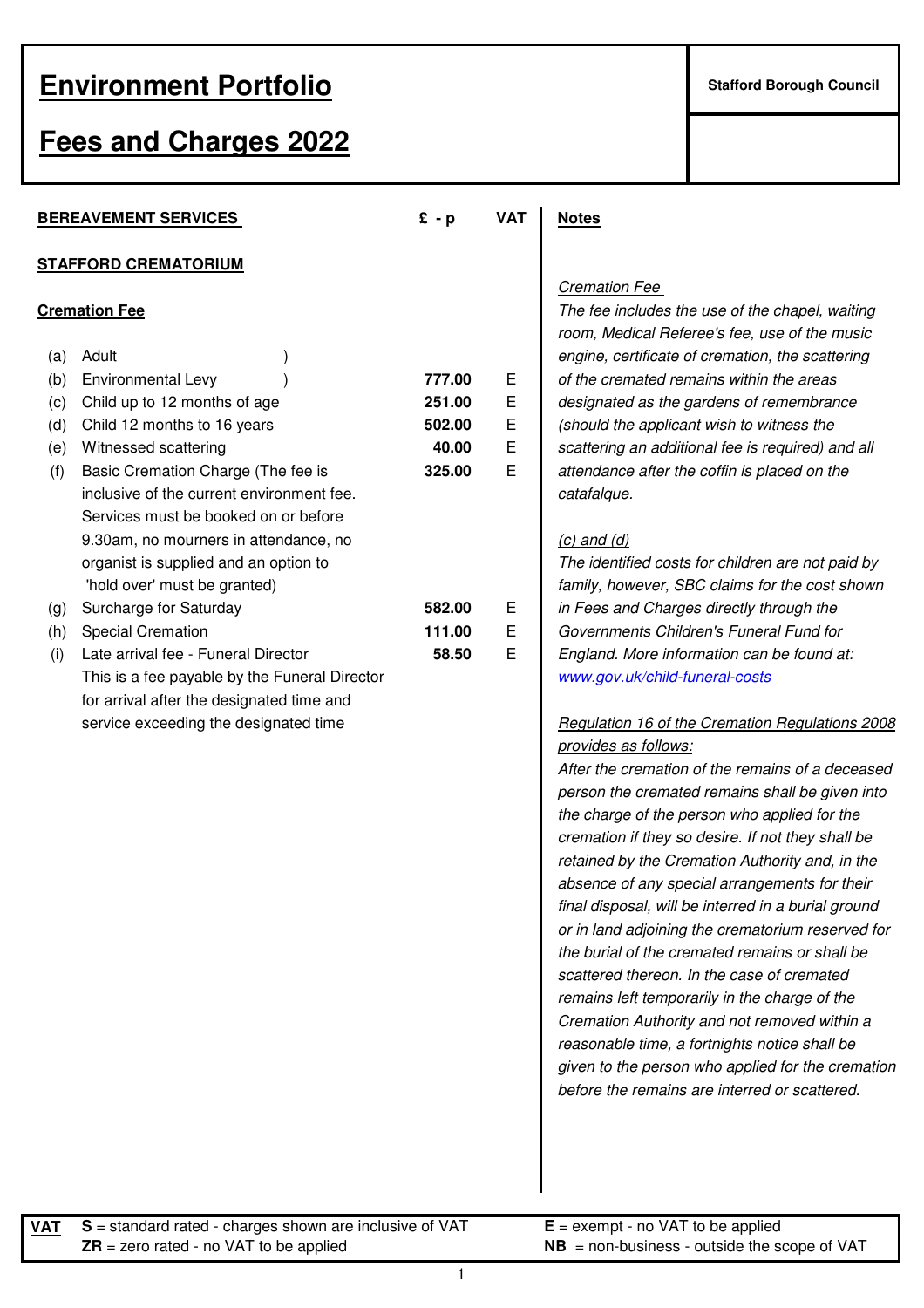# **Fees and Charges 2022**

|                    | <b>BEREAVEMENT SERVICES continued</b>           | $f - p$ | <b>VAT</b> | <b>Notes</b> |
|--------------------|-------------------------------------------------|---------|------------|--------------|
|                    | <b>STAFFORD CREMATORIUM continued</b>           |         |            |              |
|                    | <b>Fee for Burial of Cremated Remains</b>       |         |            | Fee fo       |
|                    |                                                 |         |            | <b>There</b> |
|                    | <b>Tixall Road Cemetery</b>                     |         |            | of crei      |
| (a)                | Exclusive right of burial (Two Caskets)         | 660.00  | Е          | Road         |
| (b)                | Replacement of memorial tablet and              | 161.00  | S          | plots v      |
|                    | first four lines of inscription for 75 years    |         |            | remair       |
| (c)                | Purchase of memorial tablet on                  | 724.00  | S          | of the       |
|                    | Gazebo Garden plot and first                    |         |            | monur        |
|                    | four lines of inscription for 75 years          |         |            | interm       |
| (d)                | Each extra line of inscription                  | 28.00   | S          |              |
| (e)                | Cover slab for flower container                 | 63.00   | S          |              |
| (f)                | Black granite vase                              | 158.00  | S          |              |
| (g)                | Inscription on vase (per letter)                | 2.00    | S          |              |
| (h)                | Replacement vase tin                            | 10.00   | S          |              |
| (i)                | Blank plaque in Rowan Garden                    | 70.00   | S          |              |
| (i)                | Crests/Motifs                                   | 55.50   | S          |              |
| (k)                | Photo plaque                                    | 173.00  | S          |              |
| (1)                | Replacement Plaque on the Gazebo                | 351.00  | S          |              |
|                    | Garden inc the first four lines of inscription  |         |            |              |
| (m)                | Repaint or gilding of existing plaque           | 40.00   | S          |              |
|                    | Tixall Road, Eccleshall Road & Stone Cemeteries |         |            |              |
| (a)                | Exclusive right of burial (Four Caskets)        | 945.00  | E          |              |
| <b>Burial Only</b> |                                                 |         |            |              |
| (a)                | <b>Interment Fee</b>                            | 381.00  | Ε          |              |

#### **Fee for Burial of Cremated Remains**

There are specific areas set aside for the burial of cremated remains at Tixall Road, Eccleshall Road and Stone Cemeteries. These are family plots which can contain up to four cremated remains interments. The fee is for the purchase of the grave only and does not include any monumental works or the cost of the actual interments.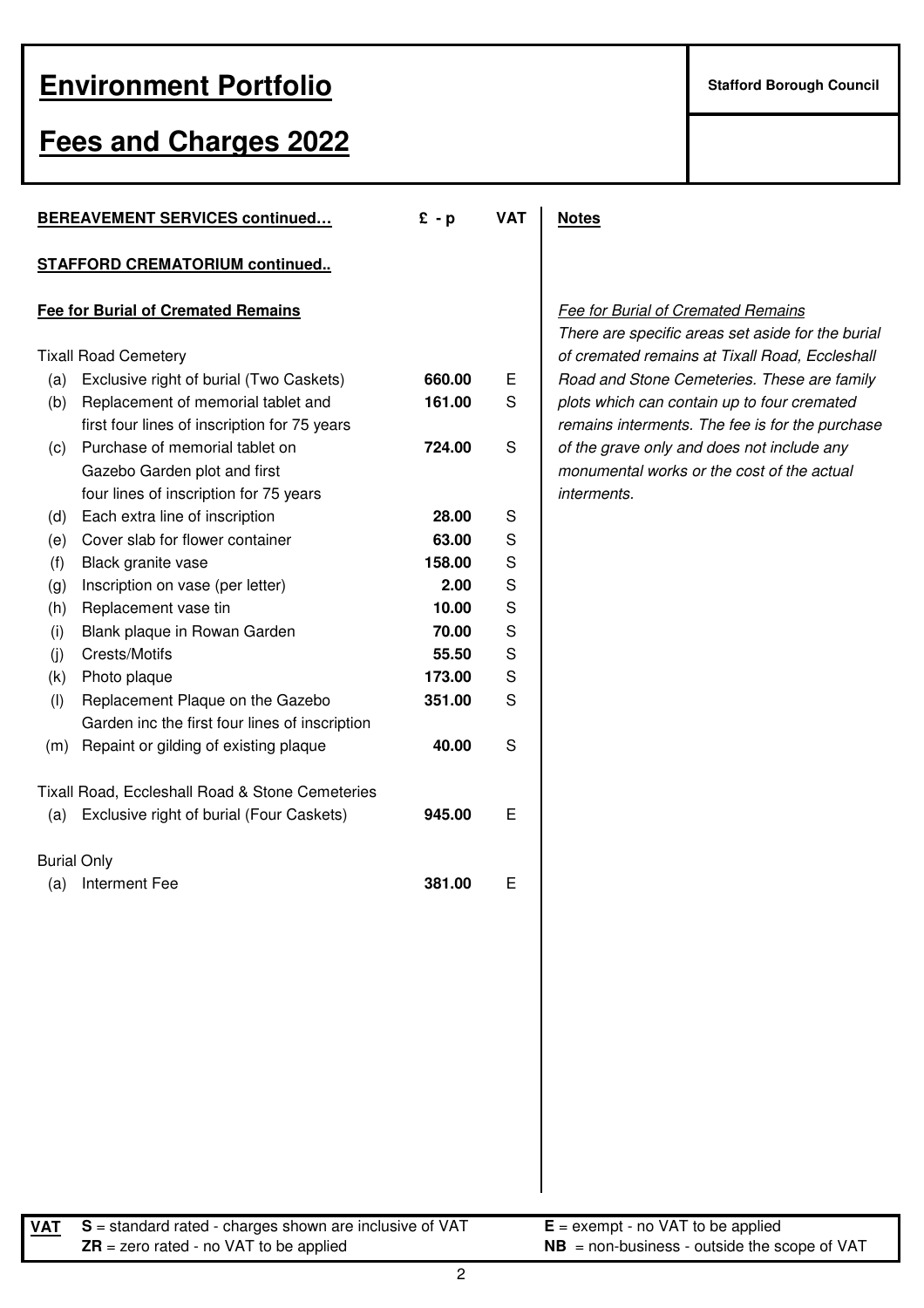### **Fees and Charges 2022**

|     | BEREAVEMENT SERVICES continued           | $E - p$ | <b>VAT</b> | <b>Notes</b>   |
|-----|------------------------------------------|---------|------------|----------------|
|     | <b>STAFFORD CREMATORIUM continued</b>    |         |            | <u>Assist</u>  |
|     |                                          |         |            | In cas         |
|     | <b>Containers</b>                        |         |            | to ass         |
| (a) | Caskets                                  | 77.00   | Е          | payme          |
| (b) | Polytainer and bag or box                | 23.00   | E          | Cound          |
| (c) | Babytainers/bags                         | 7.00    | E          | povert         |
| (d) | Scatter tube-Large                       | 10.00   | E          | qualify        |
| (e) | Scatter tube-medium & small              | 6.00    | E          | group:         |
| (f) | Posting of cremated remains in           | at cost | E          | from b         |
|     | polytainer including packing and         |         |            | costs.         |
|     | 24hr special delivery postage cost       |         |            | agreed         |
| (g) | Keepsake Urns                            | 23.00   | E          | indivia        |
| (h) | Large Keepsake Urns                      | 88.50   | E          | find it        |
|     |                                          |         |            | consic         |
|     | <b>Books of Remembrance</b>              |         |            | such a         |
| (a) | 2 line entry (minimum)                   | 57.50   | S          | organi         |
| (b) | 5 line entry                             | 116.00  | S          | and in         |
| (c) | 8 line entry                             | 186.00  | S          | the cre        |
| (d) | Memorial Cards - incl. 2 line entry      | 15.00   | S          | <i>financ.</i> |
| (e) | Miniature Book - incl. 2 line entry      | 67.00   | S          | inform         |
| (f) | Each additional line                     | 2.50    | S          | On co          |
| (g) | Additional designs                       | 51.50   | S          | the dis        |
|     | i.e. crests, badges, flowers etc.        |         |            | and th         |
| (h) | Token entries                            | 12.00   | S          | the ind        |
|     | <b>Digital Book</b>                      |         |            | crema          |
| (a) | First viewing card                       | 22.00   | S          |                |
| (b) | Additional cards                         | 19.00   | S          |                |
| (c) | Additional entry to an existing card     | 15.00   | S          |                |
| (d) | Each additional memorial screen up to a  | 52.00   | S          |                |
|     | maximum of four                          |         |            |                |
|     | <b>Recordia Panels - Per Inscription</b> |         |            |                |
| (a) | For a period of 5 years                  | 185.00  | S          |                |
| (b) | Renewal fee for a further 5 years        | 94.00   | S          |                |
| (c) | Double panel for a 5 year period         | 329.00  | S          |                |
| (d) | Renewal fee for a further 5 years        | 163.00  | S          |                |
| (e) | Additional designs                       | 46.50   | S          |                |
|     | i.e. crests, badges, flowers etc.        |         |            |                |

Assistance with the Cremation Fee In cases of hardship the Council has resolved to assist those individuals responsible for the payment of cremation fees to Stafford Borough Council. These are individuals who fall into the poverty trap outside the eligibility for state qualifying benefits and those in low income groups who have been removed in recent years from being eligible for state benefits and funeral costs. The Citizens Advice Bureau has therefore agreed to undertake an assessment of any individual referred to the organisation who might find it difficult to pay for cremation fees. If after considering various methods of financial support, such as from the Social Fund and/or charitable organisations, there is no available assistance, and in the opinion of the Citizens Advice Bureau the cremation fees are causing considerable financial hardship, then all the relevant information will be passed on to the Council. On consideration of the circumstances and at the discretion of both the Head of Operations and the Head of Finance the Council will assist the individual by a reduction of £80 on the cremation fee.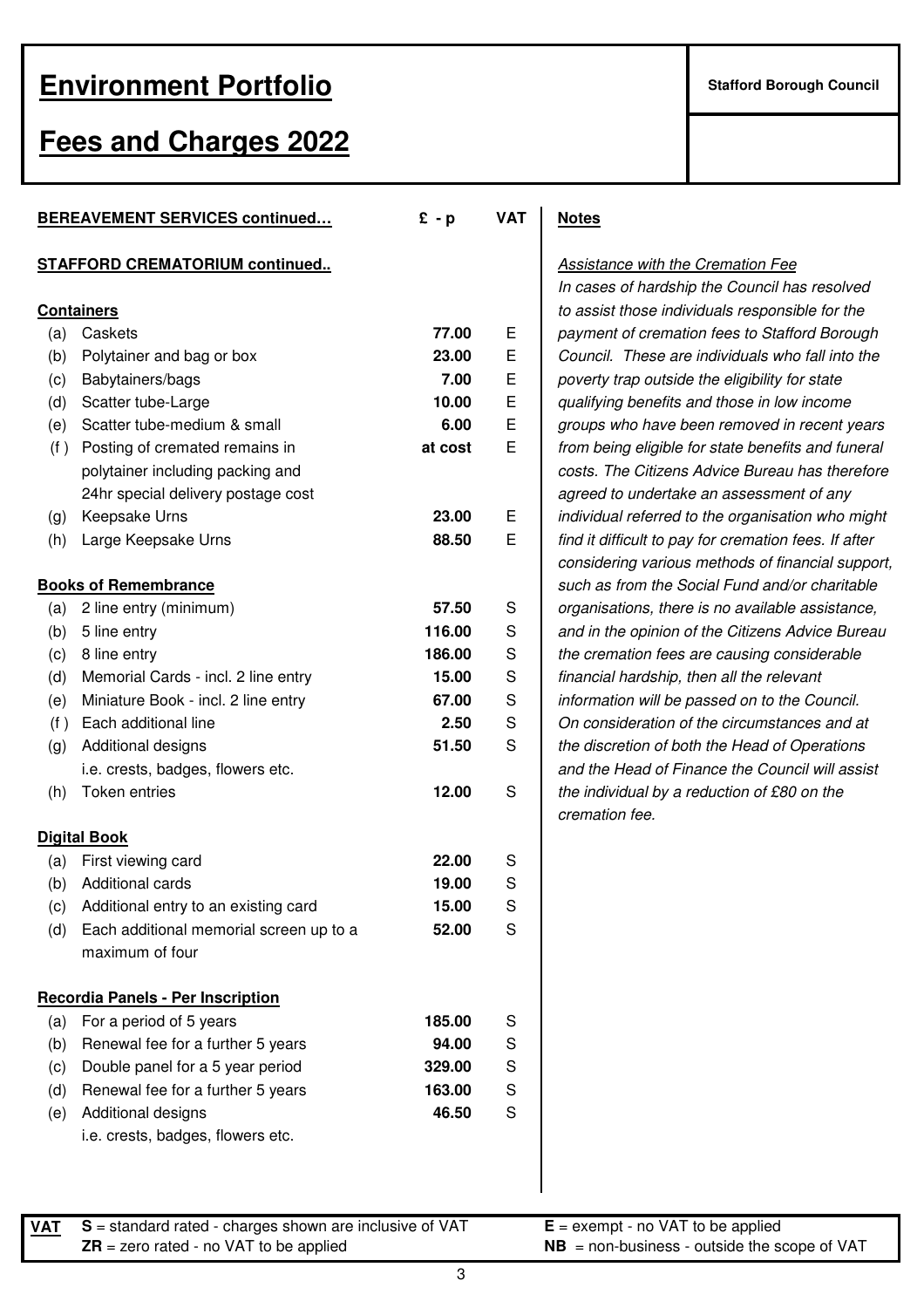# **Fees and Charges 2022**

| <b>BEREAVEMENT SERVICES continued</b>              |          | <b>VAT</b> | <u>Notes</u> |
|----------------------------------------------------|----------|------------|--------------|
| <b>STAFFORD CREMATORIUM continued</b>              |          |            |              |
| <b>Dovecote Memorial</b>                           |          |            |              |
| (a) For a period of 7 years                        | 415.00   | S          |              |
| (b) Renewal fee for a further 7 years              | 210.00   | S          |              |
| (c) Replacement plaque                             | 85.00    | S          |              |
| <b>Memorial Seats - Existing Seats Only</b>        |          |            |              |
| Rotunda Style                                      |          |            |              |
| (a) For a 10 year period                           | 615.00   | S          |              |
| (b) Renewal fee for a further 10 years             | 308.00   | S          |              |
| (c) Additional Plaque                              | 152.00   | S          |              |
| <b>Bench Style</b>                                 |          |            |              |
| (a) For a 10 year period                           | 1,150.00 | S          |              |
| (b) Renewal fee for a further 10 years             | 575.00   | S          |              |
| (c) Additional Plaque                              | 151.00   | S          |              |
| <b>Memorial Trees - Existing Trees Only</b>        |          |            |              |
| Replacement plaque<br>(a)                          | 86.50    | S          |              |
| (b) Renewal fee for further 25 years               | 565.00   | S          |              |
| (c) Renewal fee for a further 10 years             | 325.00   | S          |              |
| <b>Memorial Tree with Biodegradable Urn</b>        |          |            |              |
| Biodegradable urn containing cremated rema<br>(a)  | 232.00   | S          |              |
| <b>Baby Memorial Wall</b>                          |          |            |              |
| For a period of 10 years<br>(a)                    | 216.00   | S          |              |
| Renewal fee for a further 10 years<br>(b)          | 108.00   | S          |              |
| (c)<br>Replacement plaque                          | 70.00    | S          |              |
| <b>Sanctum</b>                                     |          |            |              |
| Purchase price<br>(a)                              | 911.00   | S          |              |
| Additional lease per annum<br>(b)                  | 27.00    | S          |              |
| Additional inscription per letter<br>(c)           | 2.00     | S          |              |
| Witness placing within<br>(d)                      | 40.00    | S          |              |
| <b>Scattering of Remains From Other Crematoria</b> | 60.00    | E          |              |

**VAT S** = standard rated - charges shown are inclusive of VAT **E** = exempt - no VAT to be applied **ZR** = zero rated - no VAT to be applied **NB** = non-business - outside the scope of VAT

4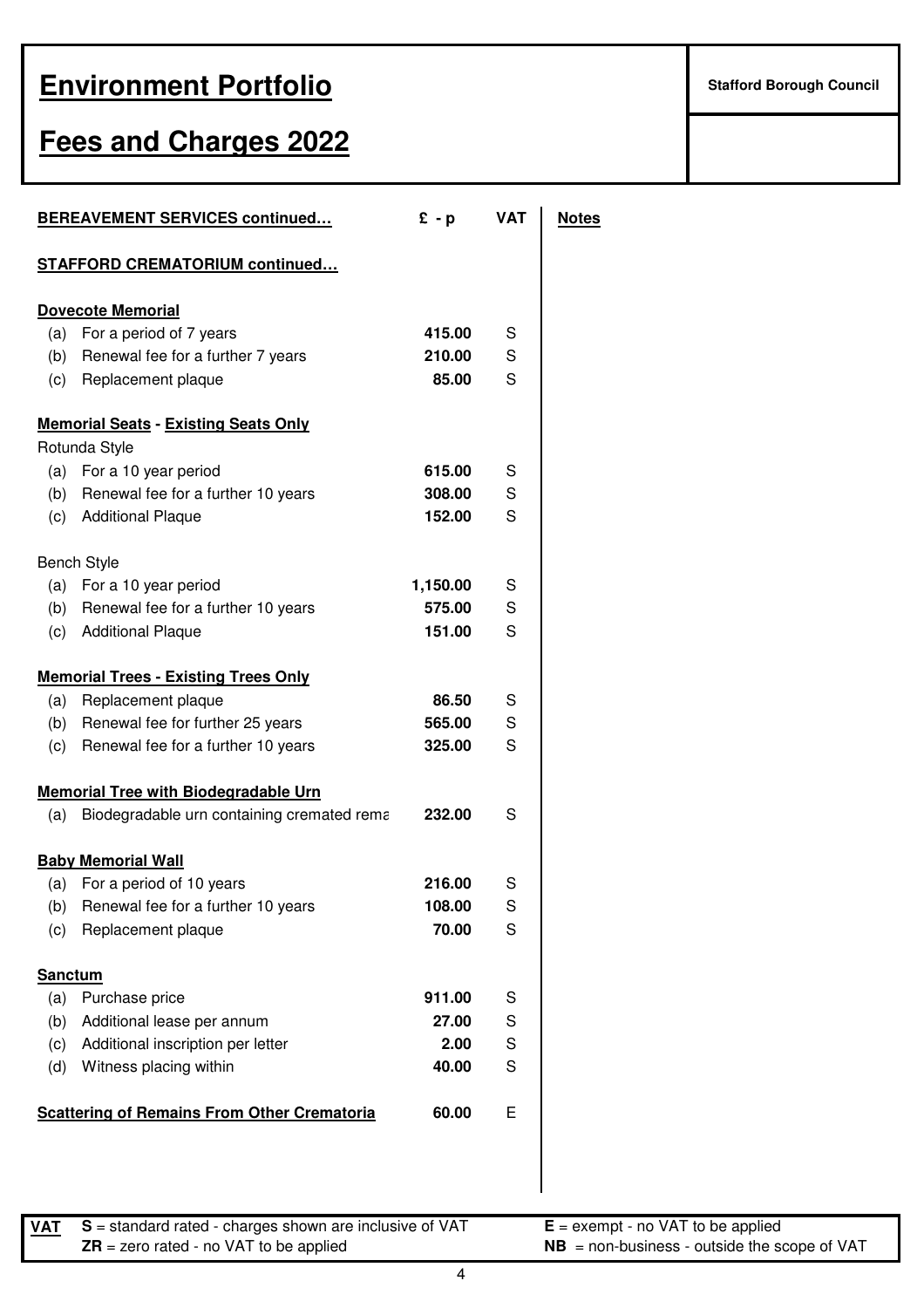# **Fees and Charges 2022**

| <b>BEREAVEMENT SERVICES continued</b>                                                                                      | $E - p$   | <b>VAT</b> | <b>Notes</b>                        |
|----------------------------------------------------------------------------------------------------------------------------|-----------|------------|-------------------------------------|
| <b>STAFFORD AND STONE CEMETERIES</b>                                                                                       |           |            | Staffor                             |
| Purchase of exclusive right of burial<br>in an earthen grave (6ft 6ins x 4ft)<br>for a period of 75 years                  | 1,380.00  | NB         | The fe<br>cemet<br>in the<br>reside |
| Purchase of exclusive right of burial<br>in a preformed earthen grave at                                                   | 1,786.00  | NB.        | two ar<br>persor<br>years           |
| <b>Eccleshall Road Cemetery (7ft x 3ft 6ins)</b><br>for a period of 75 years                                               |           |            | <b>There</b>                        |
| Purchase of exclusive right of burial<br>in a walled grave (8ft x 4ft) for<br>a period of 75 years                         | 1,380.00  | NB         | and Si                              |
| Supply and fix of brickwork at above                                                                                       | at cost   | NB         |                                     |
| Purchase of the exclusive right of burial<br>in a double woodland burial plot inclusive<br>of the first interment and tree | 1,380.00  | NB.        |                                     |
| Purchase of the exclusive right of burial<br>in a single woodland burial plot inclusive<br>of the first interment and tree | 1,235.00  | NB         |                                     |
| Purchase of the exclusive right of burial<br>within the Rainbow Garden                                                     | 850.00    | <b>NB</b>  |                                     |
| <b>Premium Charge for any Purchased In Reserve</b><br>Grave                                                                | 610.00    | <b>NB</b>  | The aเ<br>purcha                    |
| <b>Transfer of Exclusive Right of Burial</b>                                                                               | 77.00     | <b>NB</b>  | not im                              |
| <b>Transfer of Above to Spouse</b>                                                                                         | no charge |            |                                     |
| <b>Short Notice Fee</b><br>where notice given for a burial does<br>not comply with the 48 hours notice rule                | 51.00     | <b>NB</b>  |                                     |
| Late Arrival Fee - Funeral Director                                                                                        | 54.00     | <b>NB</b>  | This is<br>for arr                  |
| $S =$ standard rated - charges shown are inclusive of VAT<br>VAT                                                           |           |            | $E = e \times e$                    |

#### **Trangelier Cemeteries**

ees, payments and sums payable for all the teries services apply only to those residing Stafford Borough area. For those not *ant in the Borough the fee is multiplied by* nd a half. Single fees apply if an elderly **Purchase of exclusive right of burial 1,786.00** NB person dies outside of the Borough within two of leaving.

**is limited availability at Eccleshall Road** tone Cemeteries.

dditional fee payable where a grave is pre ased and any subsequent internment is minent.

s a fee payable by the Funeral Director rival after the designated time.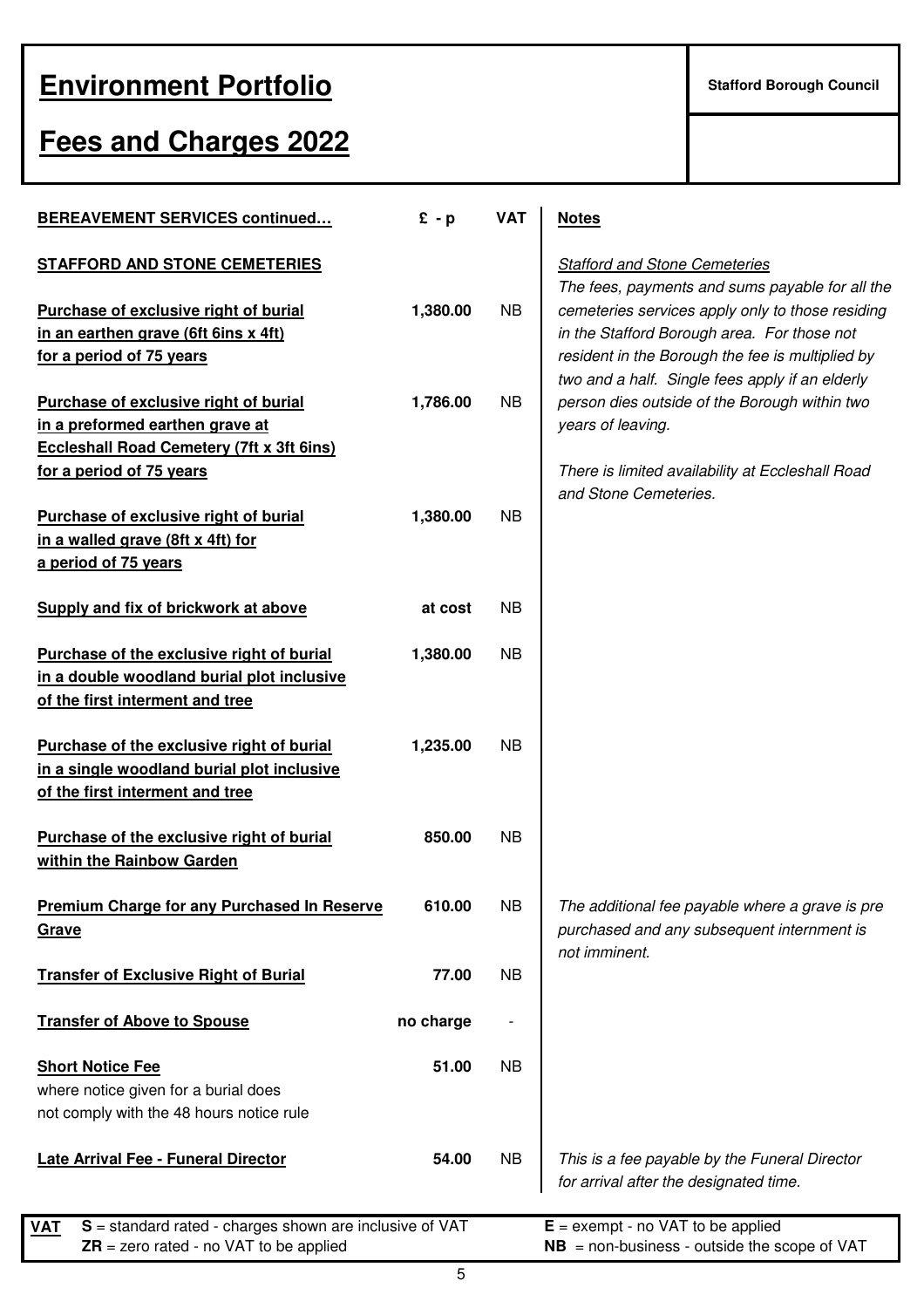# **Fees and Charges 2022**

|     | <b>BEREAVEMENT SERVICES continued</b>                                 | $E - p$  | <b>VAT</b> | <b>Notes</b>                                                                        |
|-----|-----------------------------------------------------------------------|----------|------------|-------------------------------------------------------------------------------------|
|     | <b>STAFFORD AND STONE CEMETERIES</b>                                  |          |            |                                                                                     |
|     | continued                                                             |          |            |                                                                                     |
|     | <b>Use of Chapel for Burial Services</b>                              | 111.00   | <b>NB</b>  |                                                                                     |
|     | (includes the use of the Music Engine)                                |          |            |                                                                                     |
|     | <b>Saturday Funerals</b><br>surcharge for funerals held on a Saturday | 583.00   | <b>NB</b>  |                                                                                     |
|     |                                                                       |          |            |                                                                                     |
|     | <b>Sound Recording of Service onto CD</b><br>(outsourced)             | 48.00    | S          |                                                                                     |
|     | <b>DVD/Blu-Ray/USB Stick Service Recording</b>                        | 54.00    | S          |                                                                                     |
|     | Live Link (Web casting)                                               | 59.00    | S          |                                                                                     |
|     | Use of Screen for Display of Photographs/                             |          |            |                                                                                     |
|     | <b>Videos Throughout the Service</b>                                  |          |            |                                                                                     |
| (a) | Single photograph                                                     | 12.00    | S          | Single photo displayed on the TV.                                                   |
| (b) | Simple slideshow                                                      | 42.00    | S          | A slideshow run on a loop on the TV.                                                |
| (c) | Professional photo tribute                                            | 77.00    | S          | Video/still photo tribute displayed on the TV.                                      |
| (d) | Family supplied video formatting                                      | 19.50    | S          | Own video can be played on the TV but has<br>to be formatted to run on the system.  |
|     | <b>INTERMENT FEES</b>                                                 |          |            |                                                                                     |
|     | <b>Graves with Exclusive Burial Rights</b>                            |          |            |                                                                                     |
|     | Granted (private grave spaces)                                        |          |            |                                                                                     |
|     | At a depth not exceeding 5ft.                                         |          |            | $(b)$ and $(c)$                                                                     |
| (a) | Adult                                                                 | 1,060.00 | <b>NB</b>  | The identified costs for children are not paid by                                   |
| (b) | Child 24 weeks to 9 years (Rainbow Garden)                            | 515.00   | <b>NB</b>  | family, however, SBC claims for the cost shown                                      |
| (c) | Child 9 years to 18 years                                             | 1,060.00 | <b>NB</b>  | in Fees and Charges directly through the<br>Governments Children's Funeral Fund for |
|     | At a depth not exceeding 7ft.                                         |          |            | England. More information can be found at:                                          |
| (a) | Adult                                                                 | 1,130.00 | <b>NB</b>  | www.gov.uk/child-funeral-costs                                                      |
| (b) | Child 24 weeks to 9 years (Rainbow Garden)                            | 550.00   | <b>NB</b>  |                                                                                     |
| (c) | Child 9 years to 18 years                                             | 1,130.00 | <b>NB</b>  |                                                                                     |
|     |                                                                       |          |            |                                                                                     |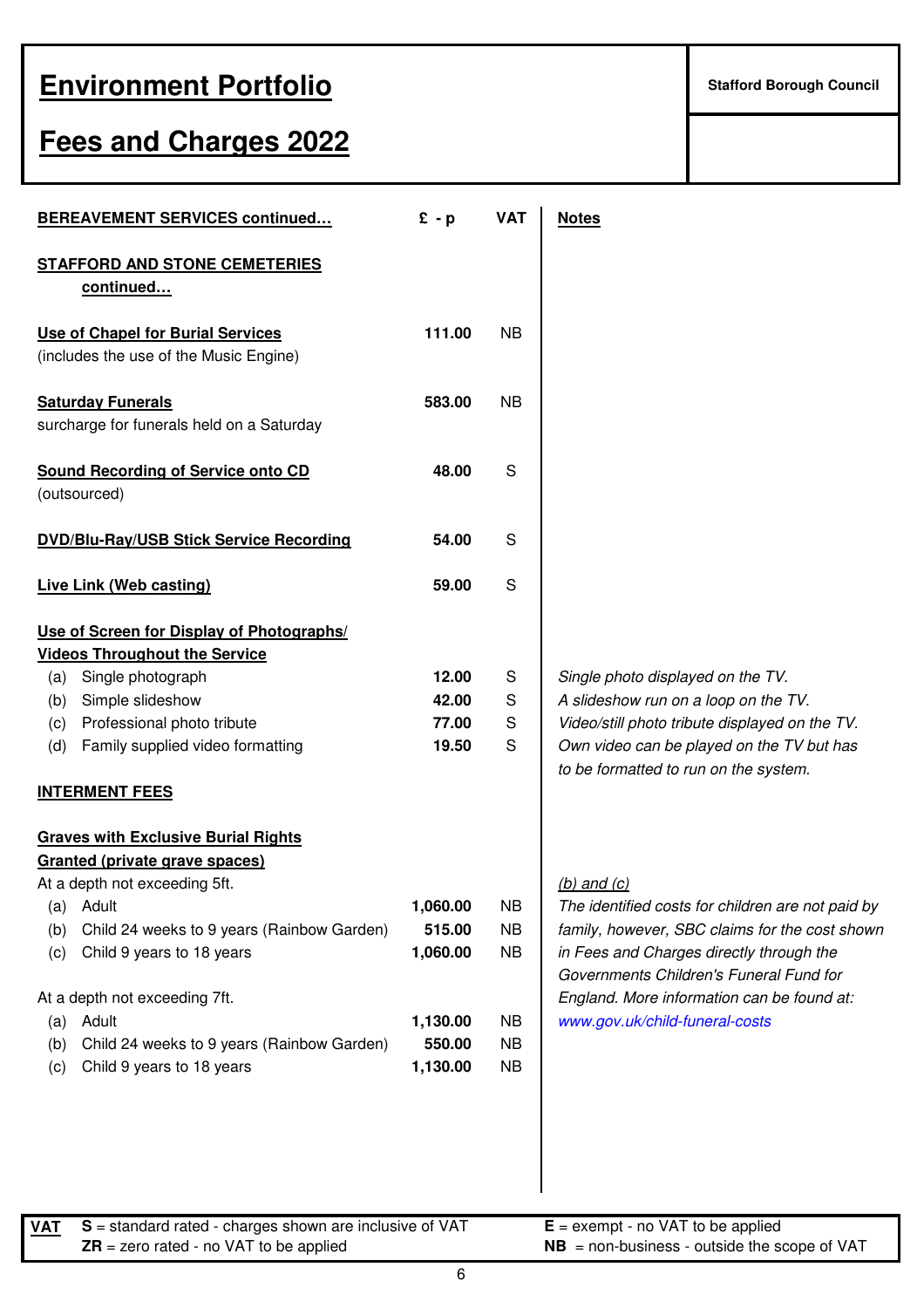#### **Fees and Charges 2022**

| <b>BEREAVEMENT SERVICES continued</b>                                                  | $E - p$  | <b>VAT</b> | <b>Notes</b>                                 |
|----------------------------------------------------------------------------------------|----------|------------|----------------------------------------------|
| <b>STAFFORD AND STONE CEMETERIES</b><br>continued                                      |          |            | Graves with r<br>Granted (com<br>The Borough |
| <b>Graves with no Exclusive Burial Rights</b>                                          |          |            | to provide pul                               |
| Granted (common unpurchased grave spaces)<br>Adult                                     | 1,130.00 | NB         | spaces in its<br>coffins would               |
| (a)<br>Child 24 weeks to 9 years (Rainbow Garden)<br>(b)                               | 890.00   | <b>NB</b>  | understood th                                |
| Child 9 years to 18 years<br>(c)                                                       | 1,130.00 | <b>NB</b>  | in these publ                                |
|                                                                                        |          |            | <b>Borough Cou</b>                           |
| <b>Burial in a Walled Grave or Vault</b>                                               | 298.00   | <b>NB</b>  | re-used if req                               |
|                                                                                        |          |            | Likewise any                                 |
| <b>Right to Erect the following:-</b>                                                  |          |            | will be remove<br>Erect a Memo               |
|                                                                                        |          |            | Council.                                     |
| <b>Headstones</b>                                                                      |          |            |                                              |
| Not exceeding 2ft 6ins in height<br>(a)                                                | 189.00   | <b>NB</b>  | (b) and $(c)$                                |
| (b)<br>Exceeding 2ft 6ins but not                                                      | 215.00   | <b>NB</b>  | The identified                               |
| more than 4ft in height                                                                |          |            | family, howev                                |
|                                                                                        |          |            | in Fees and C                                |
| <b>Kerbstones or Border Sets</b>                                                       | 184.00   | <b>NB</b>  | Governments                                  |
| (Eccleshall Rd and Stone cemetery)<br>enclosing a space not exceeding 6ft 6ins by 3ft. |          |            | England. Mor<br>www.gov.uk/c                 |
|                                                                                        |          |            |                                              |
| Plaque, Vase, Tablet or Monument in the Form                                           | 63.00    | <b>NB</b>  | <b>Right to Erect</b>                        |
| of a Reclining Cross                                                                   |          |            | The Right to I                               |
| permitted only at Eccleshall Road and Stone                                            |          |            | will be for an                               |
| cemetery and then if within an existing kerb set                                       |          |            | time an additi                               |
|                                                                                        |          |            | fee will cover                               |
| <b>Additional Inscriptions</b>                                                         | 46.00    | <b>NB</b>  | the memorial                                 |
| <b>Searches and Extracts</b>                                                           |          |            | procedures a<br>thereafter.                  |
| Fees for searches of the Registers                                                     |          |            |                                              |
| and for copies and extracts taken:                                                     |          |            |                                              |
| Each search covering a period of<br>(a)                                                | 30.00    | <b>NB</b>  |                                              |
| more than one year                                                                     |          |            |                                              |
| Each certified copy of an entry of<br>(b)                                              | 14.00    | S          |                                              |
| burial as per the register                                                             |          |            |                                              |
|                                                                                        |          |            |                                              |
|                                                                                        |          |            |                                              |
|                                                                                        |          |            |                                              |
|                                                                                        |          |            |                                              |
| $S =$ standard rated - charges shown are inclusive of VAT<br><b>VAT</b>                |          |            | $E =$ exempt - no                            |

**STATE:** Service Burial Rights ted (common unpurchased grave spaces) Borough Council has a statutory obligation **Graves with no Exclusive Burial Rights** to provide public (unpurchased, common) grave es in its cemeteries and the use of wooden s would only be allowed. It should also be stood that as the exclusive right of burial ese public grave spaces is vested with the igh Council, these grave spaces may be ed if required at a future date. ise any memorial that has been erected e removed, unless the Exclusive Right to **Right to Erect the following:-** Erect a Memorial has been purchased from the cil.

dentified costs for children are not paid by , however, SBC claims for the cost shown es and Charges directly through the **Kerbs** Children's Funeral Fund for **(Eccleshall Rd and Stone cemetery)** England. More information can be found at: gov.uk/child-funeral-costs

**Right to Erect any monument or gravestone** e for an initial period of 30 years after which an additional payment will be required. The ill cover checking that the initial erection of emorial is in accordance with appropriate dures and the subsequent inspections